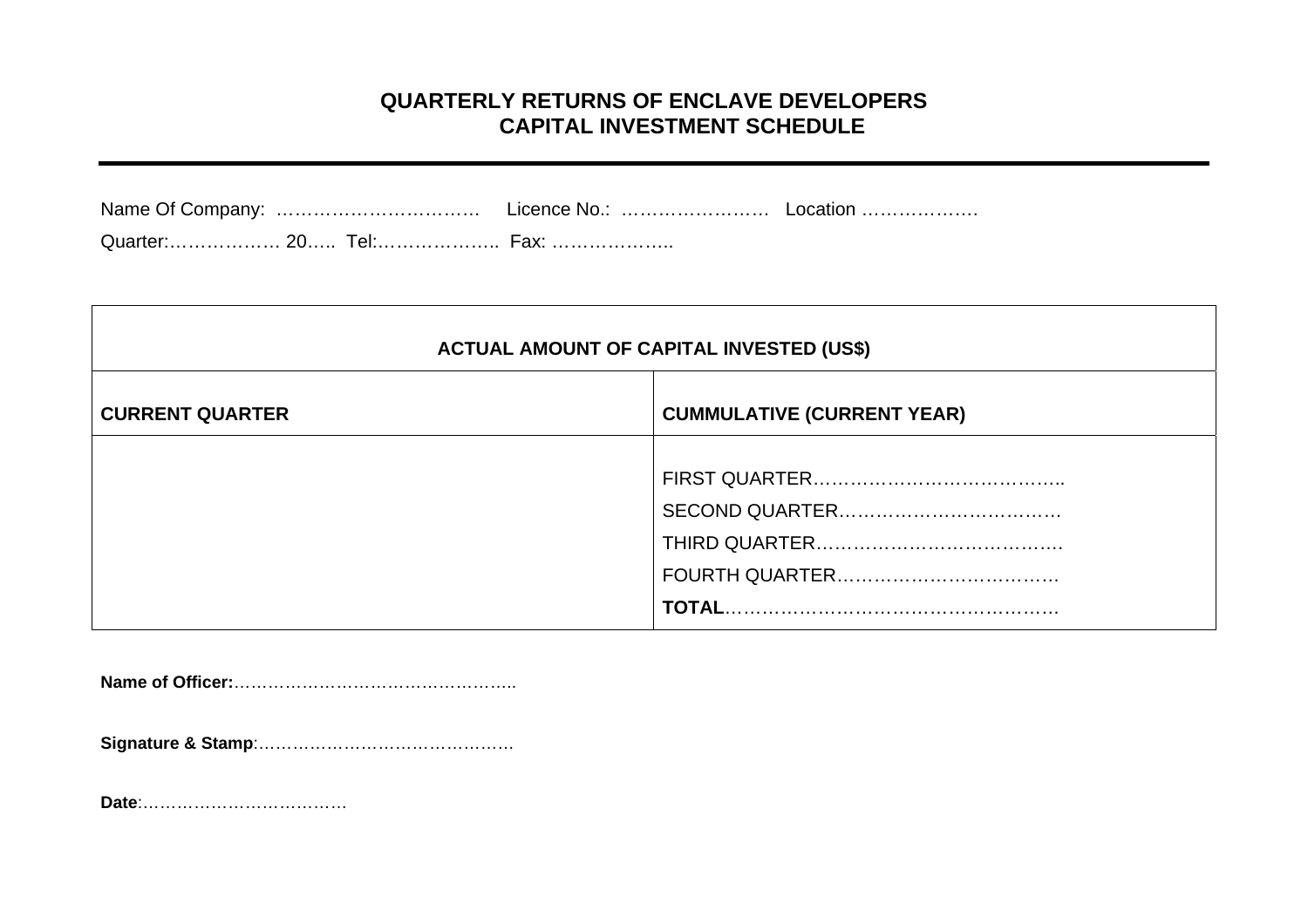# **QUARTERLY RETURNS OF ENCLAVE DEVELOPERS CONSTRUCTION MATERIAL SCHEDULE (IMPORTS)**

| - - |  |
|-----|--|

Quarter:……………… 20….. Tel:……………….. Fax: ………………..

|                                                      | <b>ITEM</b>    | <b>OPENING STOCK</b>     |              |                          | <b>ADDITIONAL STOCK</b> |                          | <b>RAW MATERIAL USED</b> | <b>CLOSING STOCK</b>            |              |
|------------------------------------------------------|----------------|--------------------------|--------------|--------------------------|-------------------------|--------------------------|--------------------------|---------------------------------|--------------|
| <b>GFZB</b><br><b>FORM 9</b><br><b>SERIAL</b><br>NO. | <b>PRODUCT</b> | Unit/<br>Volume<br>(M/T) | Value (US\$) | Unit/<br>Volume<br>(M/T) | Value (US\$)            | Unit/<br>Volume<br>(M/T) | Value (US\$)             | Unit/<br><b>Volume</b><br>(M/T) | Value (US\$) |
|                                                      |                |                          |              |                          |                         |                          |                          |                                 |              |
| <b>TOTAL</b>                                         |                |                          |              |                          |                         |                          |                          |                                 |              |
|                                                      |                |                          |              |                          |                         |                          |                          |                                 |              |

| Date:                                         |  |
|-----------------------------------------------|--|
| <b>QUARTERLY RETURNS - ENCLAVE DEVELOPERS</b> |  |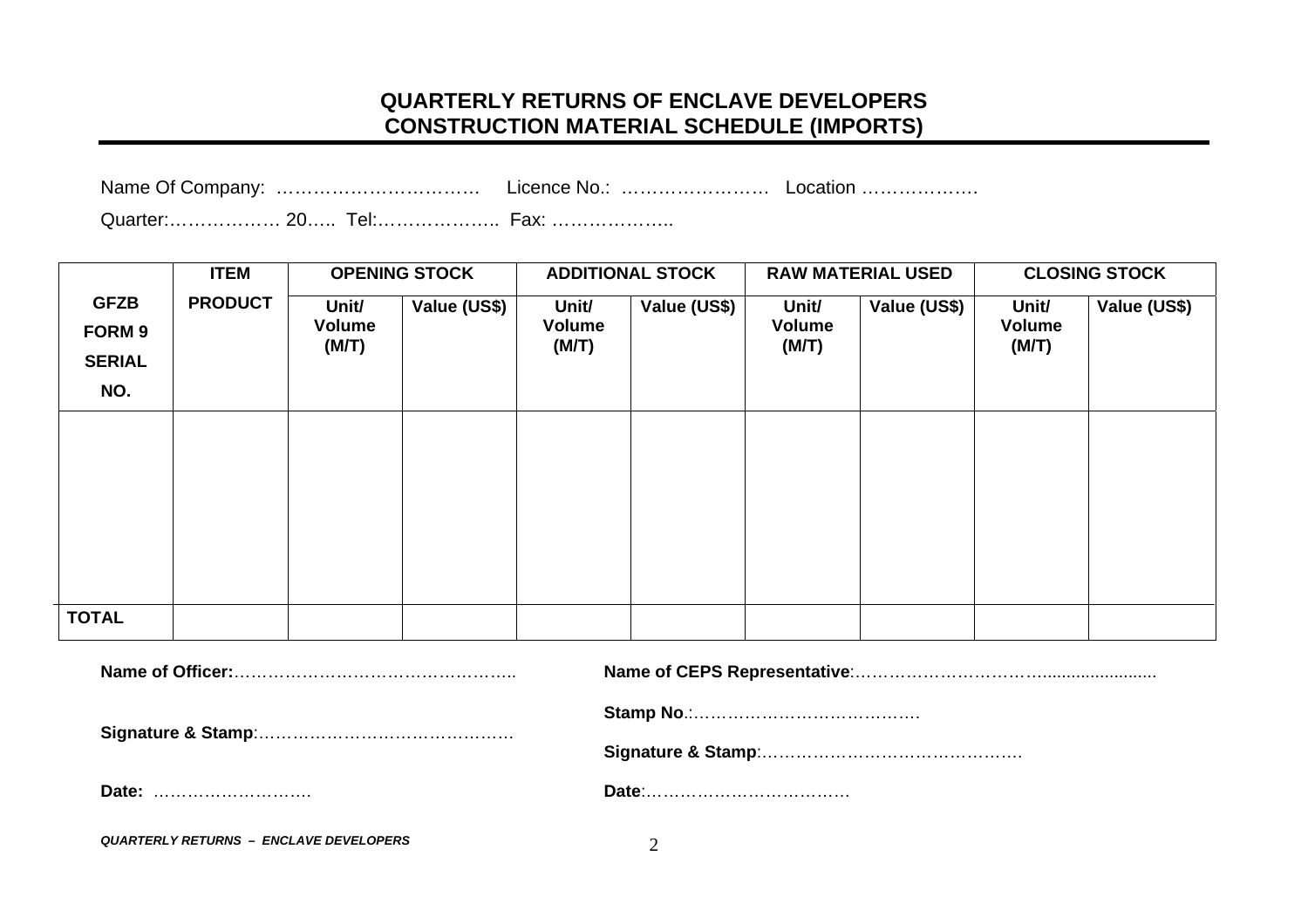#### **QUARTERLY RETURNS OF ENCLAVE DEVELOPERS IMPORT SCHEDULE (FOR IMPORTS OTHER THAN CONSTRUCTION MATERIAL)**

Name Of Company: …………………………… Licence No.: …………………… Location ………………. Quarter:……………… 20….. Tel:……………….. Fax: ………………..

| <b>GFZB FORM 9</b><br><b>SERIAL NUMBER</b> | <b>PRODUCT/ ITEM</b> | <b>VOLUME (M/T)</b> | <b>VALUE (US\$)</b> |
|--------------------------------------------|----------------------|---------------------|---------------------|
|                                            |                      |                     |                     |
|                                            |                      |                     |                     |
|                                            |                      |                     |                     |
| <b>TOTAL</b>                               |                      |                     |                     |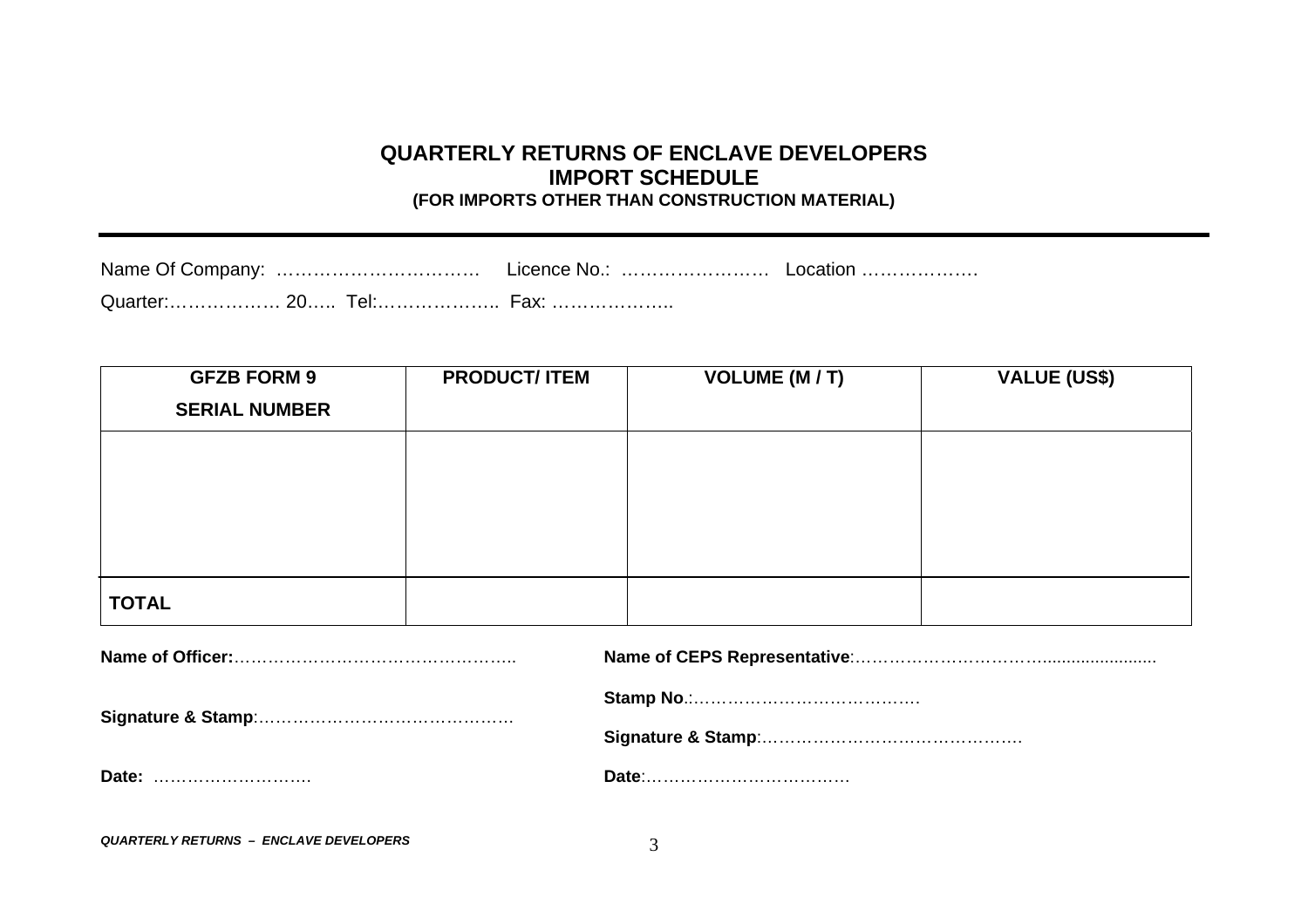## **QUARTERLY RETURNS OF ENCLAVE DEVELOPERS STATUS OF DEVELOPMENT**

|    |        | Quarter: 20                                                          |   |  |  |
|----|--------|----------------------------------------------------------------------|---|--|--|
|    |        | 1. TOTAL AREA AVAILABLE FOR DEVELOPMENT(Acres)(Hectares)             |   |  |  |
|    | □      | (Percentage) SERVICED LAND(Acres)(Hectares)(Percentage)              |   |  |  |
|    | □      | BUILT-UP AREA(Acres)(Hectares)(Percentage                            |   |  |  |
|    | □      | UNDEVELOPED AREA(Acres)(Hectares)(Percentage)                        |   |  |  |
|    | □      |                                                                      |   |  |  |
| 2. |        | <b>TOTAL AREA DEVELOPED &amp; OCCUPIED BY FREE ZONES ENTERPRISES</b> |   |  |  |
|    | $\Box$ |                                                                      |   |  |  |
|    | $\Box$ | BUILT-UP AREA(Acres)(Hectares)(Percentage)                           |   |  |  |
|    | □      |                                                                      |   |  |  |
| 3. |        | TOTAL AREA CONTRACTED BUT UNOCCUPIED                                 |   |  |  |
|    | $\Box$ |                                                                      |   |  |  |
|    | $\Box$ | BUILT-UP AREA(Acres)(Hectares)(Percentage                            |   |  |  |
|    |        |                                                                      |   |  |  |
|    |        |                                                                      |   |  |  |
|    |        | Date:                                                                |   |  |  |
|    |        | <b>QUARTERLY RETURNS - ENCLAVE DEVELOPERS</b>                        | 4 |  |  |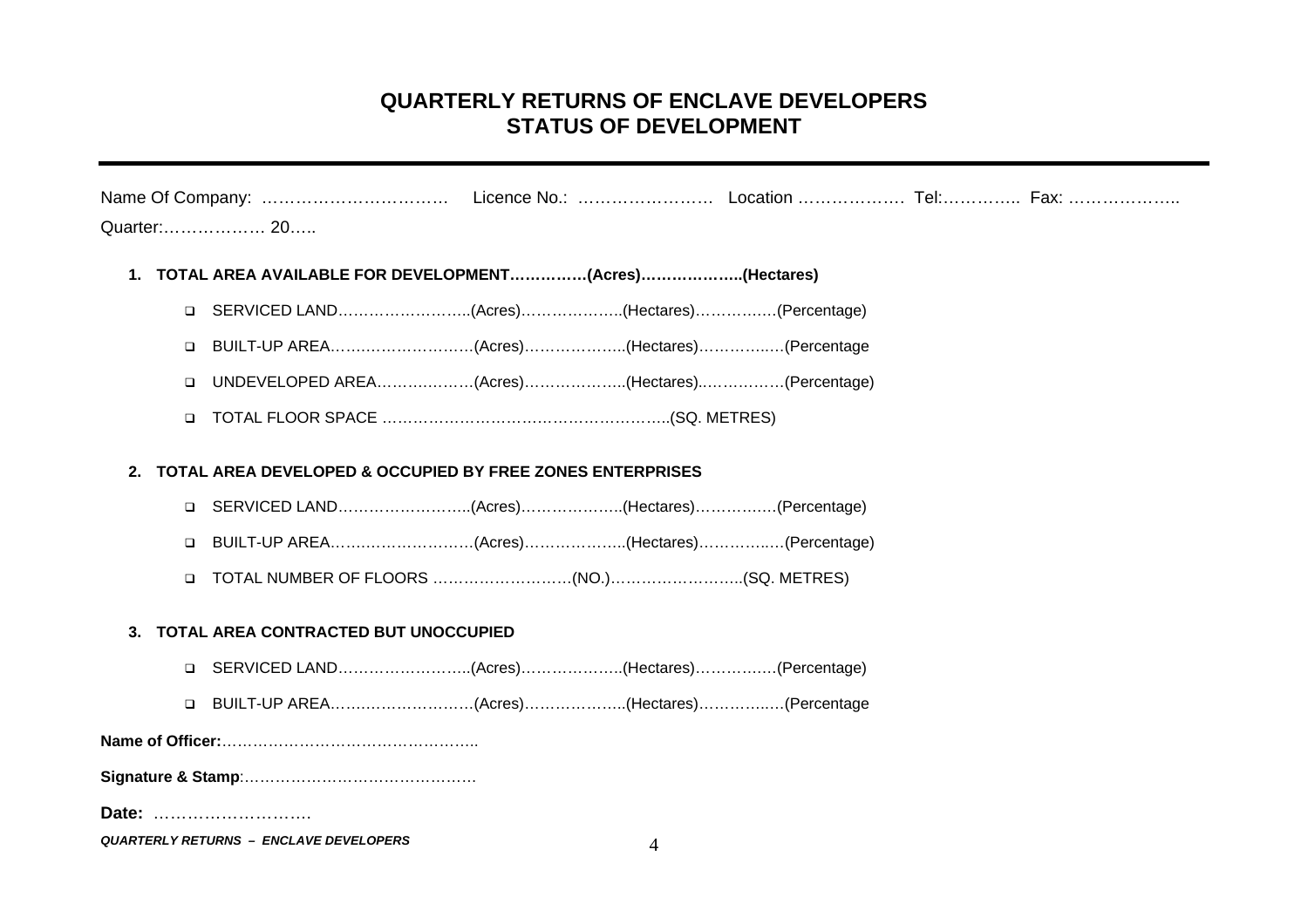## **QUARTERLY RETURNS OF ENCLAVE DEVELOPERS STATUS OF ON-SITE INFRASTRUCTURE DEVELOPMENT**

| Quarter: 20 Tel: Fax:                          |
|------------------------------------------------|
|                                                |
| $\Box$                                         |
| $\Box$                                         |
|                                                |
|                                                |
|                                                |
|                                                |
|                                                |
|                                                |
| 7. TOTAL LENGTH OF TELEPHONE LINES CONSTRUCTED |
|                                                |

**Signature & Stamp**:………………………………………

**Date:** ……………………….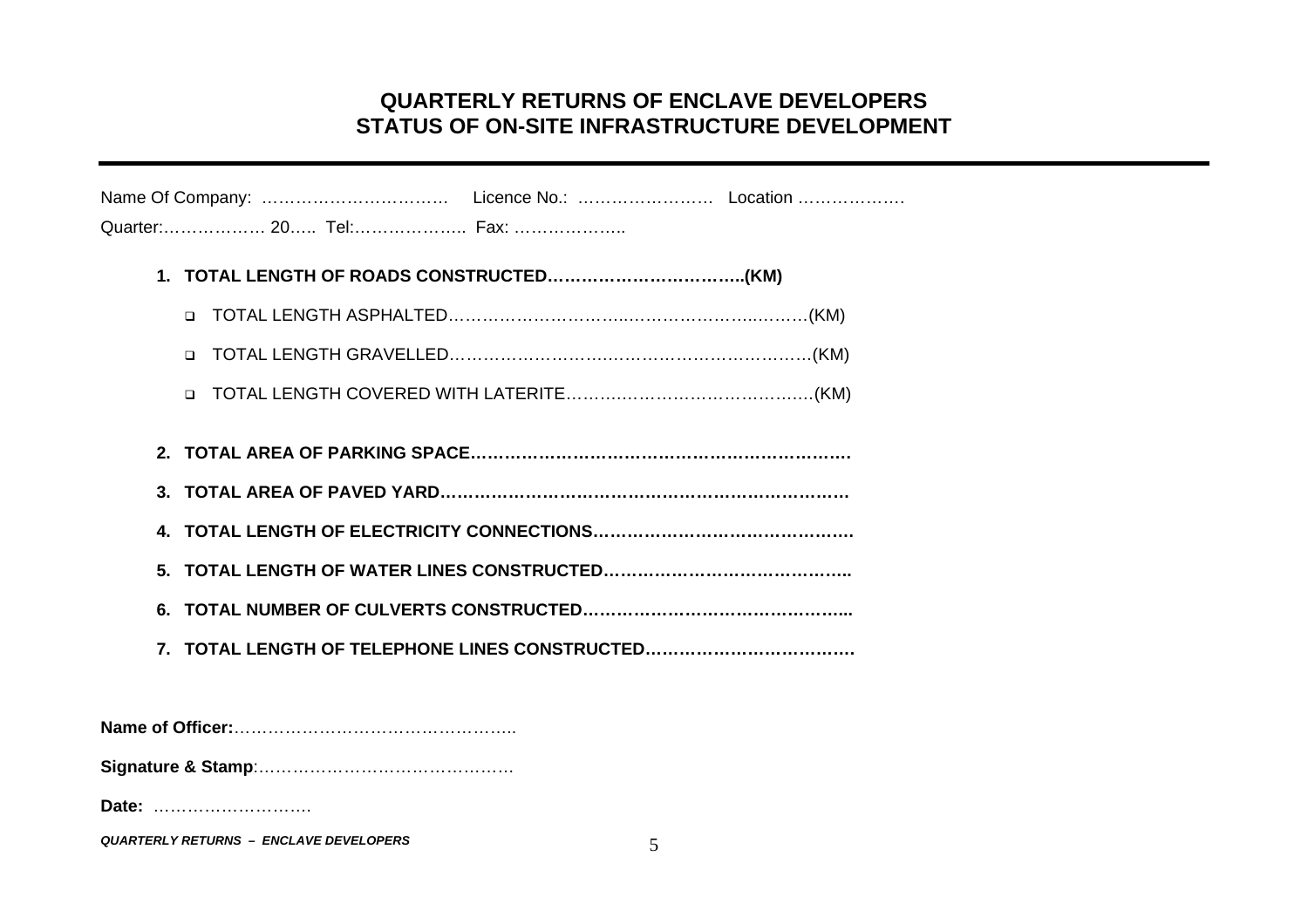#### **QUARTERLY RETURNS OF ENCLAVE DEVELOPERS EMPLOYMENT SCHEDULE**

|        | <b>MANAGERIA</b><br><b>L STAFF</b> |    |      | TECH. & | <b>SUPERVISORY</b> |      |    | <b>SKILLED</b> |                          |   | <b>UNSKILLED</b> |      | <b>TOTAL</b> |      |     |      |      | <b>TOTAL</b> | <b>GRAND TOTAL</b> |
|--------|------------------------------------|----|------|---------|--------------------|------|----|----------------|--------------------------|---|------------------|------|--------------|------|-----|------|------|--------------|--------------------|
| Nat.   | Exp.                               |    | Nat. |         | Exp.               | Nat. |    |                | Exp.                     |   | Exp.             | Nat. |              | Exp. |     | Nat. | Exp. | Nat.         |                    |
| M<br>— |                                    | Е. |      | М       |                    | M    | F. | M              | $\overline{\phantom{0}}$ | М |                  | м    | M            |      | ΙVΙ |      |      |              |                    |
|        |                                    |    |      |         |                    |      |    |                |                          |   |                  |      |              |      |     |      |      |              |                    |

**Name of Officer:**…………………………………………..

**Signature & Stamp**:………………………………………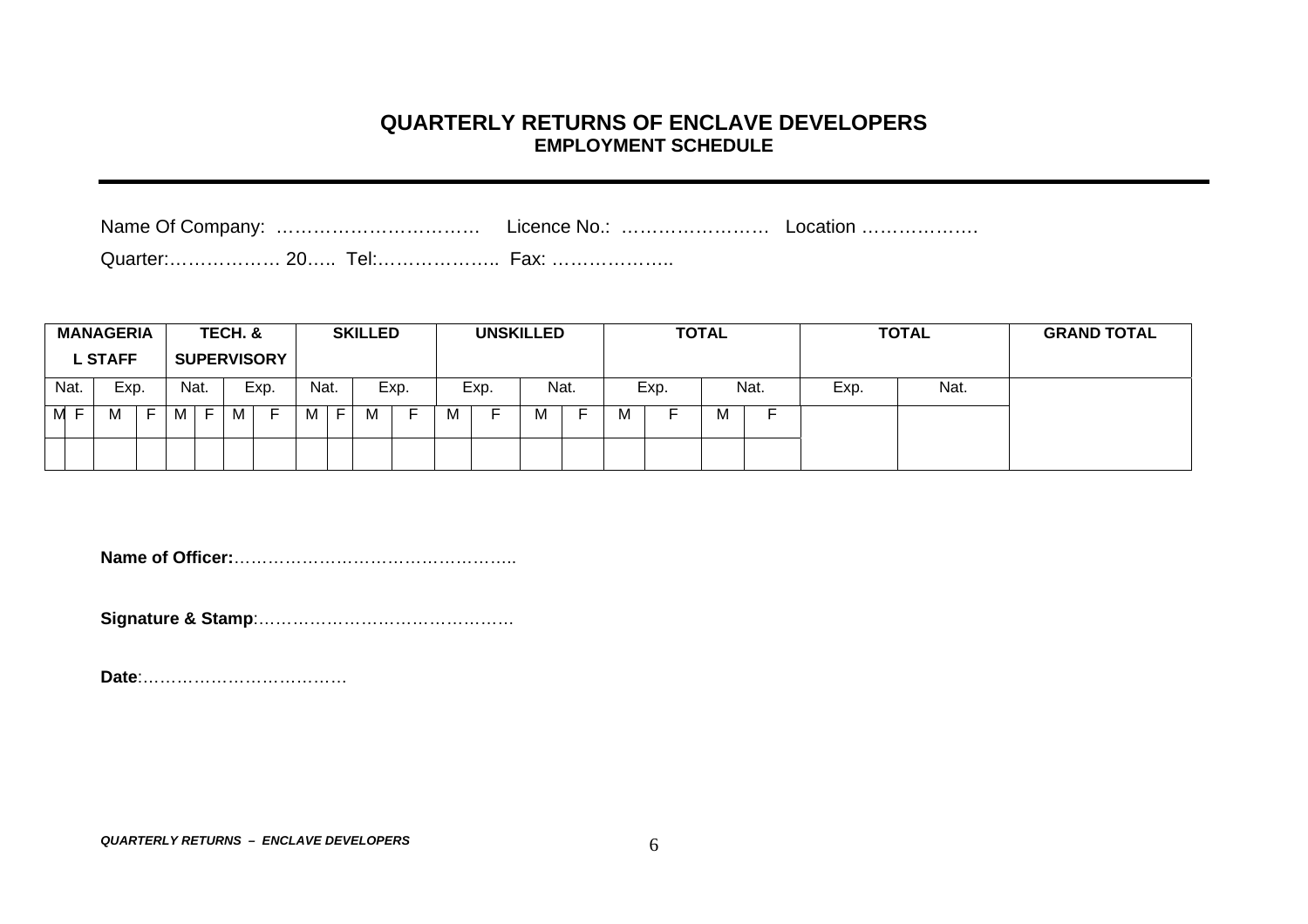#### **QUARTERLY RETURNS OF ENCLAVE DEVELOPERS ACTUAL SALARY / WAGE SCHEDULE OF EMPLOYEES IN U.S. DOLLARS**

Name Of Company: …………………………………………… Licence No.: ………………………………………………………………………………………

Quarter:……………… 20….. Tel:……………….. Fax: ………………..

| <b>MANAGERIAL</b> |                                    | TECH. & |      |      |      | <b>SKILLED</b> |      |      | <b>UNSKILLED</b> |  | <b>TOTAL</b> | <b>GRAND TOTAL</b> |
|-------------------|------------------------------------|---------|------|------|------|----------------|------|------|------------------|--|--------------|--------------------|
|                   | <b>STAFF</b><br><b>SUPERVISORY</b> |         |      |      |      |                |      |      |                  |  |              |                    |
| Nat.              | Exp.                               | Nat.    | Exp. | Nat. | Exp. | Exp.           | Nat. | Exp. | Nat.             |  |              |                    |
|                   |                                    |         |      |      |      |                |      |      |                  |  |              |                    |
|                   |                                    |         |      |      |      |                |      |      |                  |  |              |                    |

**Name of Officer:**…………………………………………..

**Signature & Stamp**:………………………………………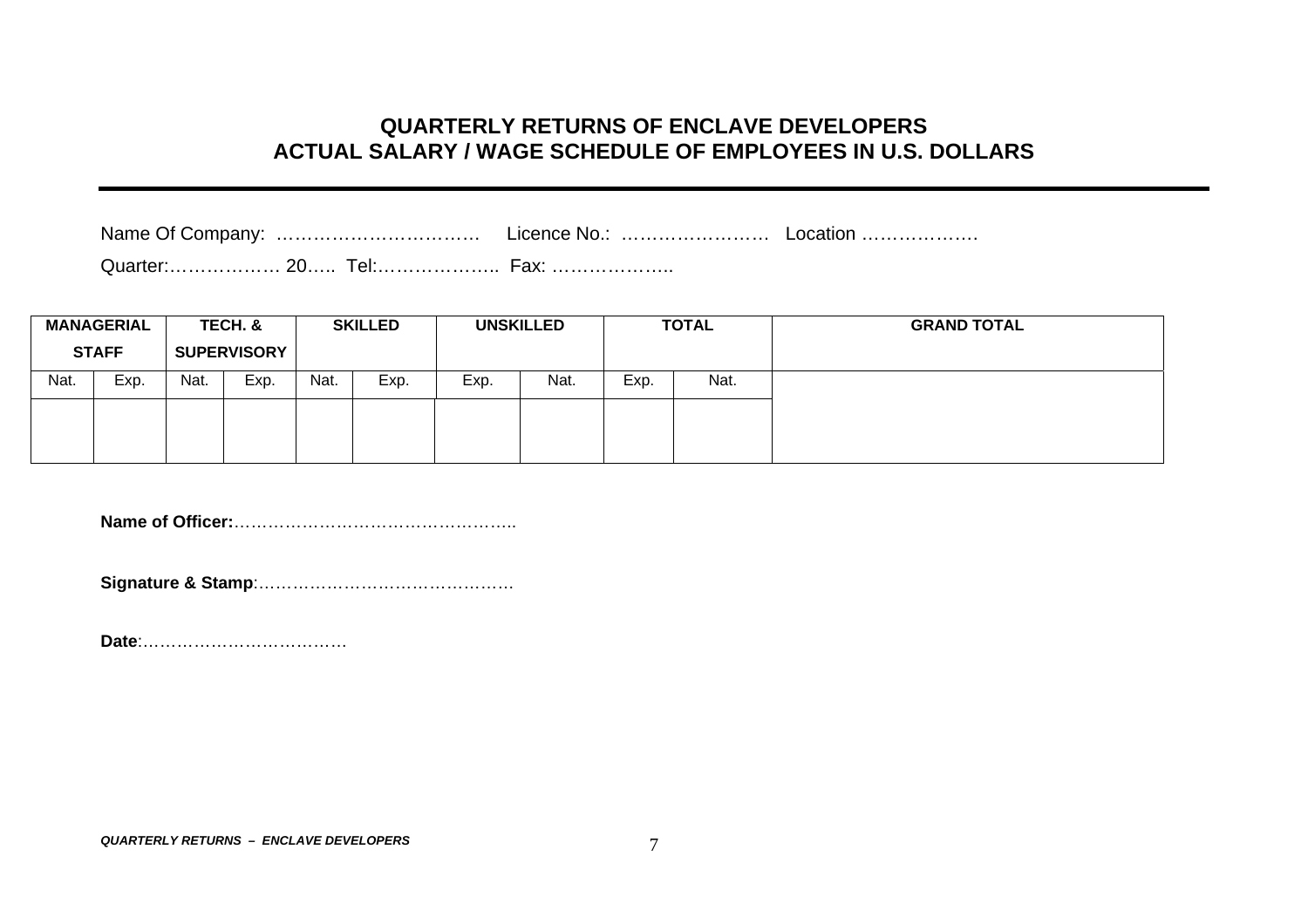## **QUARTERLY RETURNS OF ENCLAVE DEVELOPERS ACTUAL INCOME TAX SCHEDULE OF EMPLOYEES PAYABLE TO I.R.S IN U.S. DOLLARS**

Quarter:……………… 20….. Tel:……………….. Fax: ………………..

| Exp.<br>Nat.<br>Exp.<br>Exp.<br>Nat.<br>Exp.<br>Nat.<br>Nat.<br>Exp. | <b>MANAGERIAL STAFF</b> |  | TECH. &<br><b>SUPERVISORY</b> |  | <b>SKILLED</b> |  | <b>UNSKILLED</b> | <b>TOTAL</b> | <b>GRAND TOTAL</b> |
|----------------------------------------------------------------------|-------------------------|--|-------------------------------|--|----------------|--|------------------|--------------|--------------------|
|                                                                      |                         |  |                               |  |                |  |                  | Nat.         |                    |
|                                                                      |                         |  |                               |  |                |  |                  |              |                    |

**Name of Officer:**…………………………………………..

**Signature & Stamp**:………………………………………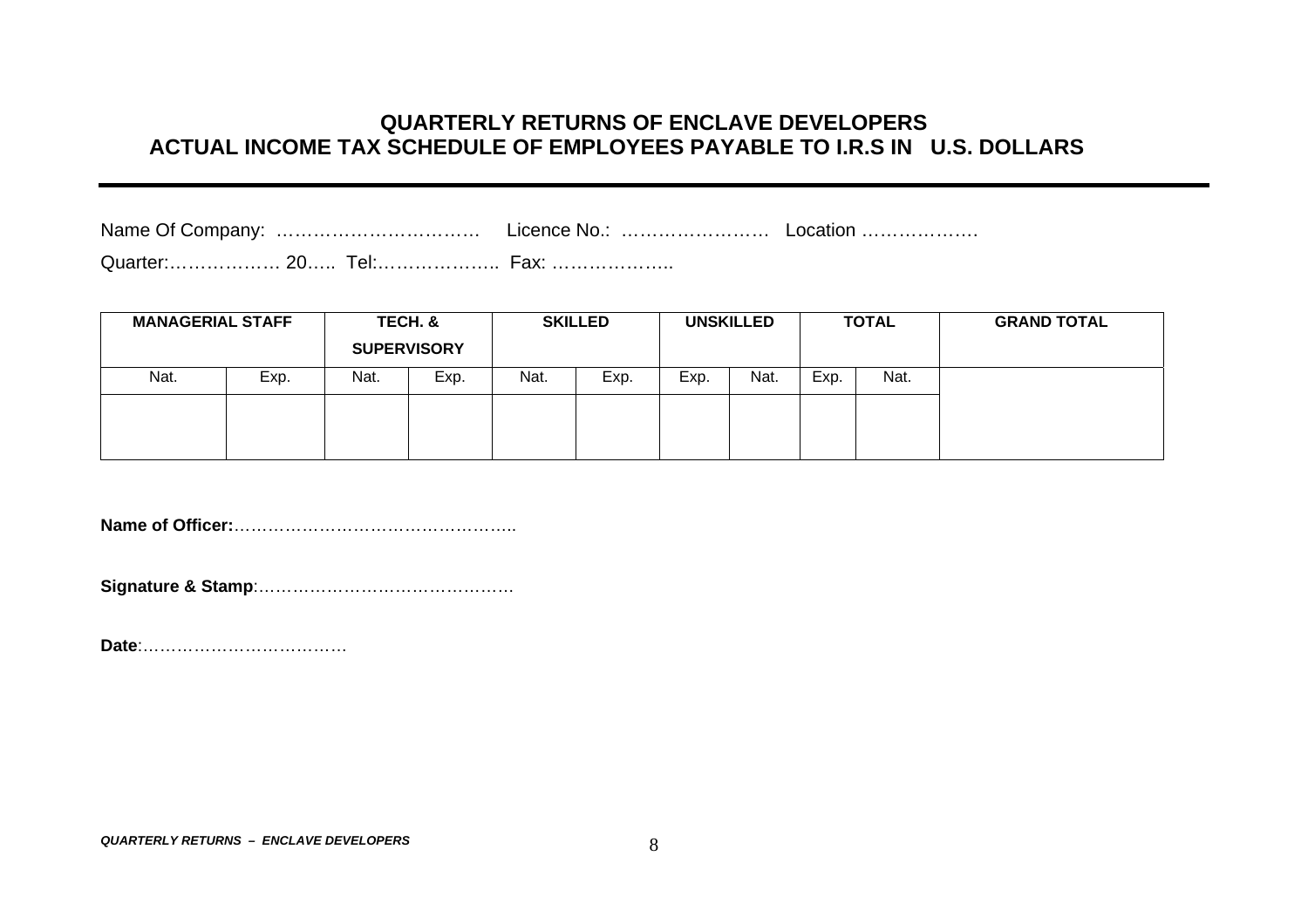# **QUARTERLY RETURNS OF ENCLAVE DEVELOPERS ACTUAL SOCIAL SECURITY CONTRIBUTION FOR THE QUARTER IN U. S. DOLLARS**

| Quarter: 20 | Tel:………………… <i>「</i> | <b>Fax:</b> |  |
|-------------|----------------------|-------------|--|

|                  | MANAGERIAL   | TECH. &            | <b>SKILLED</b> | <b>UNSKILLED</b> | <b>TOTAL</b> | <b>GRAND TOTAL</b> |  |
|------------------|--------------|--------------------|----------------|------------------|--------------|--------------------|--|
|                  | <b>STAFF</b> | <b>SUPERVISORY</b> |                |                  |              |                    |  |
|                  | Nat          | <b>Nat</b>         | Nat.           | Nat.             |              |                    |  |
| EMPLOYER (12.5%) |              |                    |                |                  |              |                    |  |
|                  |              |                    |                |                  |              |                    |  |
|                  |              |                    |                |                  |              |                    |  |
|                  |              |                    |                |                  |              |                    |  |
|                  |              |                    |                |                  |              |                    |  |
| EMPLOYEE (5%)    |              |                    |                |                  |              |                    |  |
|                  |              |                    |                |                  |              |                    |  |
|                  |              |                    |                |                  |              |                    |  |
|                  |              |                    |                |                  |              |                    |  |
| <b>TOTAL</b>     |              |                    |                |                  |              |                    |  |

**Name of Officer:**…………………………………………..

**Signature & Stamp**:………………………………………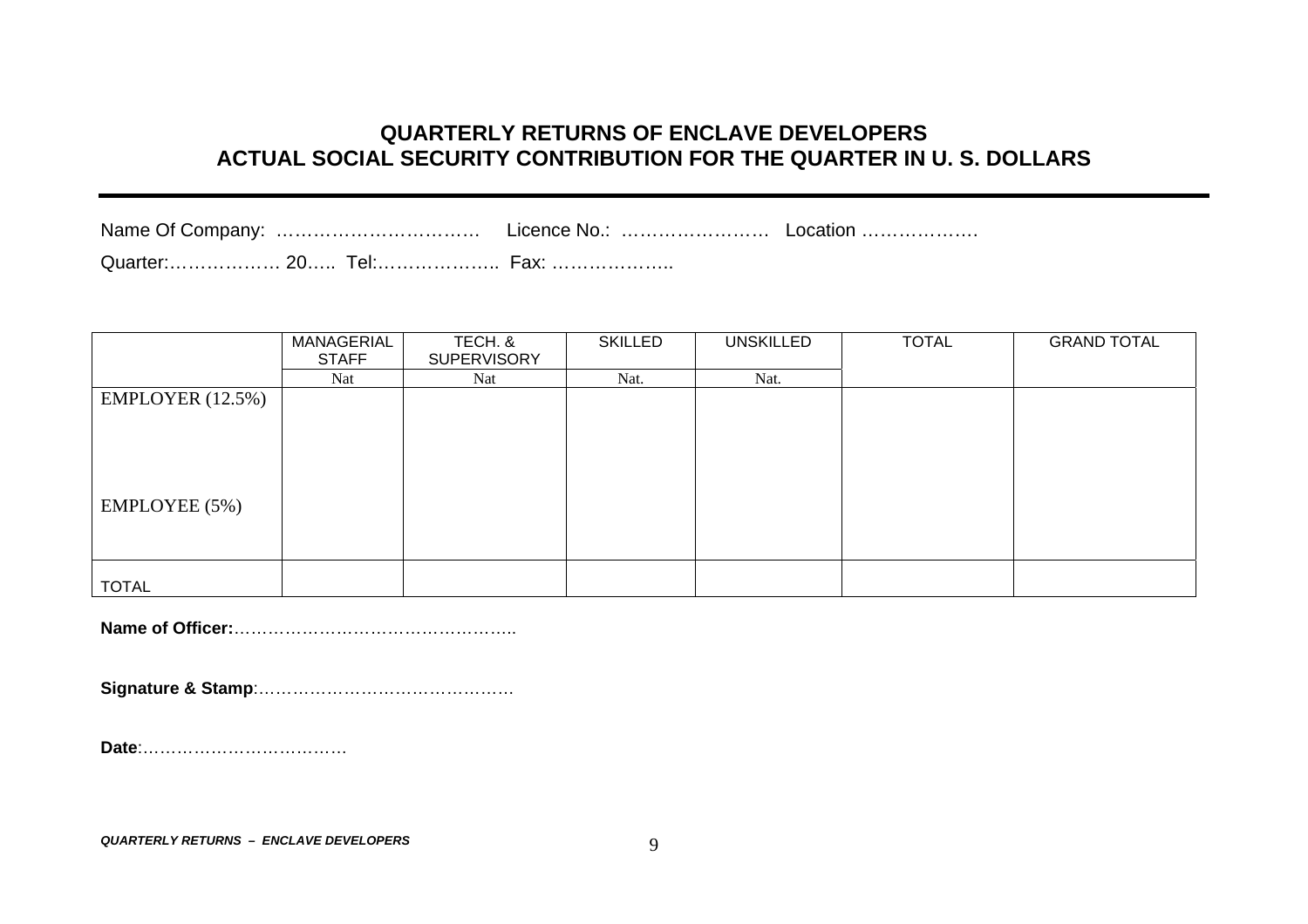## **QUARTERLY RETURNS OF ENCLAVE DEVELOPERS ENVIRONMENTAL REPORT ON OPERATIONS**

Name Of Company: …………………………………………… Licence No.: ……………………………………………………………………………………… Quarter:……………… 20….. Tel:……………….. Fax: ………………..

|                                     |                                         |                                                        |                      | <b>STATUS</b>                                      |                                                                    |
|-------------------------------------|-----------------------------------------|--------------------------------------------------------|----------------------|----------------------------------------------------|--------------------------------------------------------------------|
| <b>DATE OF EPA</b><br><b>PERMIT</b> | <b>PRODUCT (S) /</b><br><b>ACTIVITY</b> | <b>TYPE OF ENVIRONMENTAL</b><br><b>REPORT REQUIRED</b> | <b>NOT INITIATED</b> | <b>INITIATED - PROCESS</b><br><b>NOT COMPLETED</b> | <b>PERMIT</b><br><b>GRANTED/</b><br><b>PERMIT</b><br><b>NUMBER</b> |
|                                     |                                         |                                                        |                      |                                                    |                                                                    |
|                                     |                                         |                                                        |                      |                                                    |                                                                    |
|                                     |                                         |                                                        |                      |                                                    |                                                                    |
|                                     |                                         |                                                        |                      |                                                    |                                                                    |
|                                     |                                         |                                                        |                      |                                                    |                                                                    |

**Name of Officer**: ………………………………..

**Signature / Stamp**: ……………………………

**Date:** ……………………………………………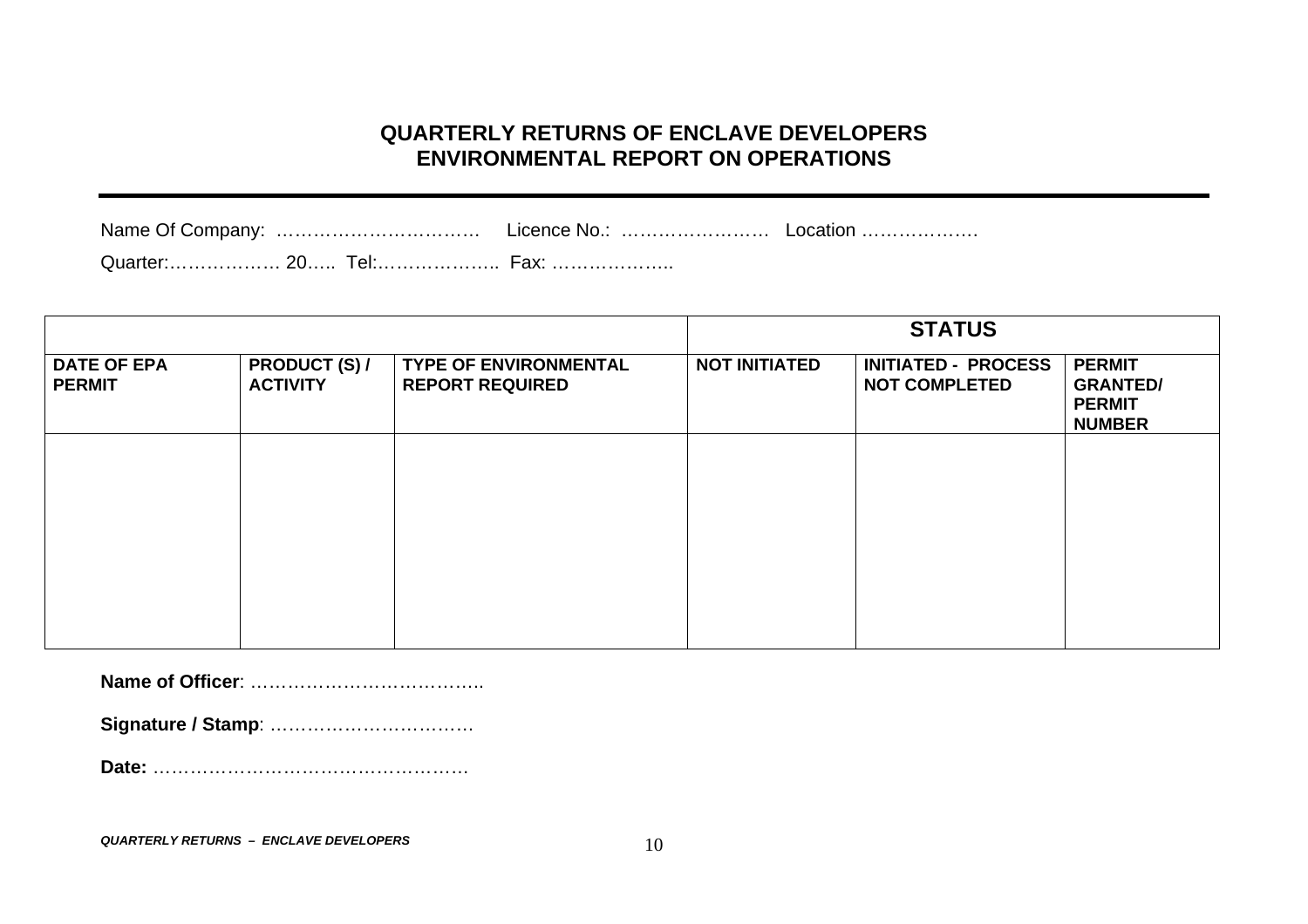## **QUARTERLY RETURNS OF ENCLAVE DEVELOPERS FACTORIES INSPECTORATE CERTIFICATION**

|                              |   | Licence No.: |  |
|------------------------------|---|--------------|--|
| $\bigcap_{x \in \mathbb{R}}$ | ົ | -----        |  |

Quarter:……………… 20….. Tel:……………….. Fax: ………………..

|                                            |                                         |                                                 | <b>STATUS</b>        |                                                              |                                                                                      |  |  |  |
|--------------------------------------------|-----------------------------------------|-------------------------------------------------|----------------------|--------------------------------------------------------------|--------------------------------------------------------------------------------------|--|--|--|
| <b>DATE OF FID</b><br><b>CERTIFICATION</b> | <b>PRODUCT (S) /</b><br><b>ACTIVITY</b> | <b>TYPE OF CERTIFICATION</b><br><b>REQUIRED</b> | <b>NOT INITIATED</b> | <b>INITIATED -</b><br><b>PROCESS NOT</b><br><b>COMPLETED</b> | <b>CERTIFICATE</b><br><b>GRANTED/RENEWED</b><br><b>/CERTIFICATE</b><br><b>NUMBER</b> |  |  |  |
|                                            |                                         |                                                 |                      |                                                              |                                                                                      |  |  |  |
|                                            |                                         |                                                 |                      |                                                              |                                                                                      |  |  |  |
|                                            |                                         |                                                 |                      |                                                              |                                                                                      |  |  |  |
|                                            |                                         |                                                 |                      |                                                              |                                                                                      |  |  |  |

**Name of Officer**: ………………………………..

**Signature / Stamp**: ……………………………

**Date:** ……………………………………………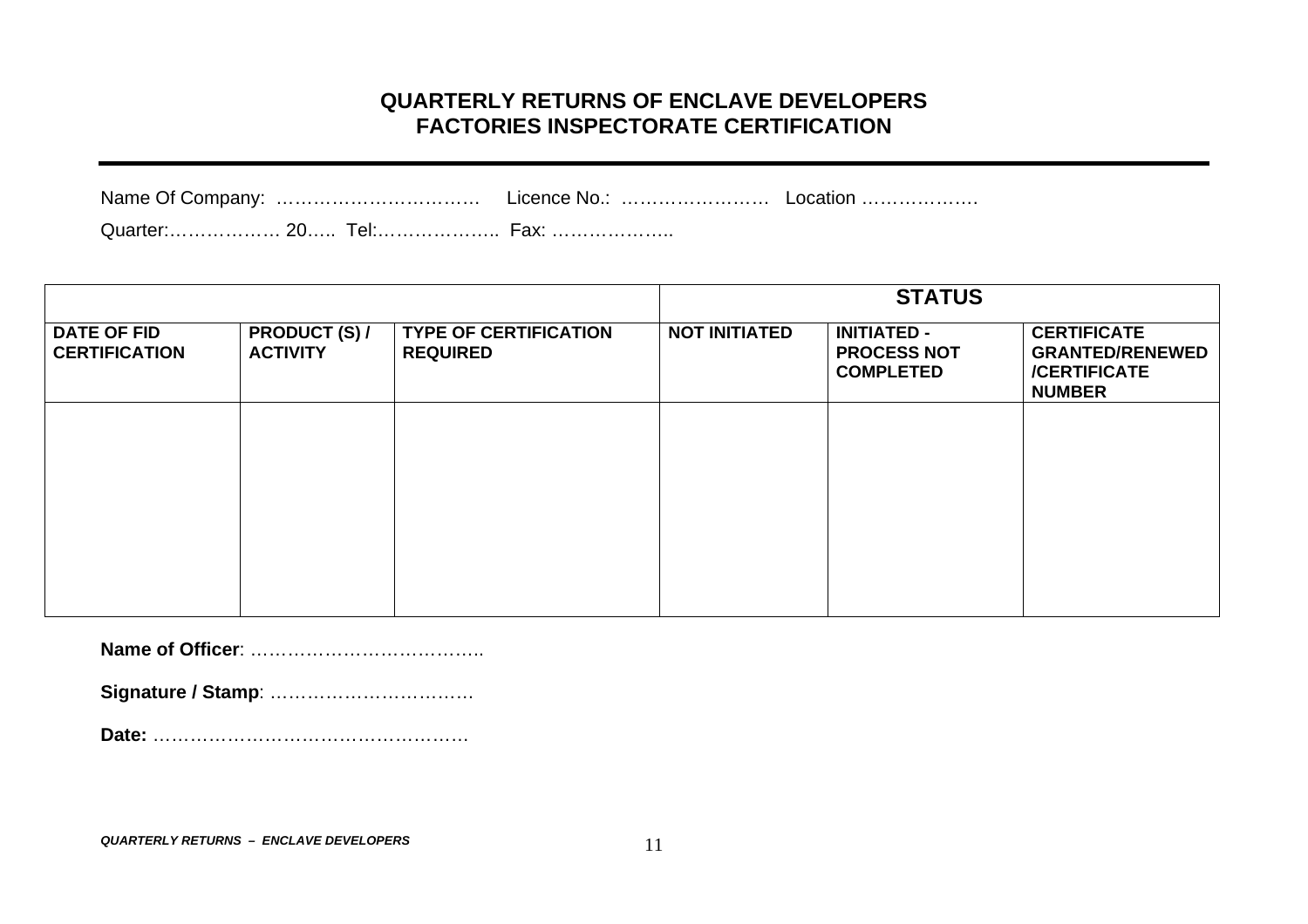### **QUARTERLY RETURNS OF MANUFACTURING ENTERPRISES EMPLOYEES TRAINING SCHEDULE FOR NATIONALS**

| Name Of Company: | - Licence No | ∟ocation ………………… |
|------------------|--------------|------------------|
|                  |              |                  |

|     | <b>MANAGERIAL STAFF</b> |                     |     | <b>TECHNICAL &amp;</b><br><b>SUPERVISORY STAFF</b> |                      |     | <b>SKILLED</b>  |                      |     | <b>UNSKILLED</b> |                   | <b>TOTAL NO.</b><br>OF<br><b>EMPLOYEES</b><br><b>TRAINED</b> | <b>TOTAL COST \$</b> |
|-----|-------------------------|---------------------|-----|----------------------------------------------------|----------------------|-----|-----------------|----------------------|-----|------------------|-------------------|--------------------------------------------------------------|----------------------|
| No. | Type Of<br>Trg.         | Cost Of<br>Trg. $$$ | No. | Type Of<br>Trg.                                    | Cost Of<br>$Trg.$ \$ | No. | Type Of<br>Trg. | Cost Of<br>$Trg.$ \$ | No. | Type Of Trg.     | Cost Of Trg.<br>Φ |                                                              |                      |
|     |                         |                     |     |                                                    |                      |     |                 |                      |     |                  |                   |                                                              |                      |
|     |                         |                     |     |                                                    |                      |     |                 |                      |     |                  |                   |                                                              |                      |
|     |                         |                     |     |                                                    |                      |     |                 |                      |     |                  |                   |                                                              |                      |
|     |                         |                     |     |                                                    |                      |     |                 |                      |     |                  |                   |                                                              |                      |
|     |                         |                     |     |                                                    |                      |     |                 |                      |     |                  |                   |                                                              |                      |
|     |                         |                     |     |                                                    |                      |     |                 |                      |     |                  |                   |                                                              |                      |
|     |                         |                     |     |                                                    |                      |     |                 |                      |     |                  |                   |                                                              |                      |

**Name of Officer:**…………………………………………..

**Signature & Stamp**:………………………………………

**Date**:………………………………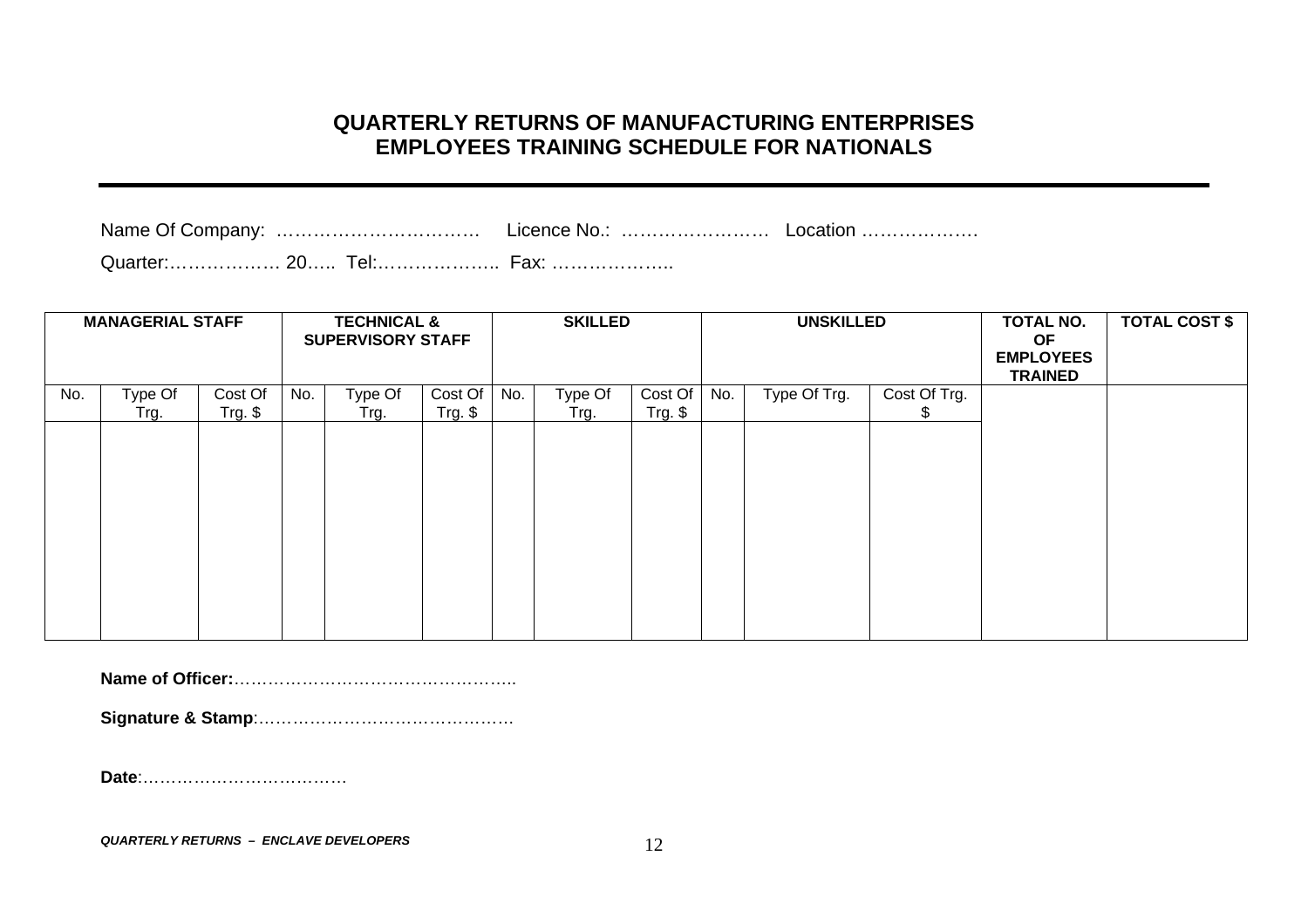## **QUARTERLY RETURNS OF MANUFACTURING ENTERPRISES EMPLOYEES TRAINING SCHEDULE FOR EXPATRIATES**

| $\sim$ $\sim$ |  |  |
|---------------|--|--|

Quarter:……………… 20….. Tel:……………….. Fax: ………………..

|     | <b>MANAGERIAL STAFF</b> |           |     | <b>TECHNICAL &amp;</b><br><b>SUPERVISORY STAFF</b> |            |     | <b>SKILLED</b> |          |     | <b>UNSKILLED</b> |              | TOTAL NO.<br><b>OF</b><br><b>EMPLOYEES</b><br><b>TRAINED</b> | <b>TOTAL COST \$</b> |
|-----|-------------------------|-----------|-----|----------------------------------------------------|------------|-----|----------------|----------|-----|------------------|--------------|--------------------------------------------------------------|----------------------|
| No. | Type Of Trg.            | Cost Of   | No. | Type Of                                            | Cost Of    | No. | Type Of        | Cost Of  | No. | Type Of Trg.     | Cost Of Trg. |                                                              |                      |
|     |                         | $Trg.$ \$ |     | Trg.                                               | $Trg.$ $$$ |     | Trg.           | Trg. $$$ |     |                  | Φ            |                                                              |                      |
|     |                         |           |     |                                                    |            |     |                |          |     |                  |              |                                                              |                      |
|     |                         |           |     |                                                    |            |     |                |          |     |                  |              |                                                              |                      |
|     |                         |           |     |                                                    |            |     |                |          |     |                  |              |                                                              |                      |
|     |                         |           |     |                                                    |            |     |                |          |     |                  |              |                                                              |                      |
|     |                         |           |     |                                                    |            |     |                |          |     |                  |              |                                                              |                      |
|     |                         |           |     |                                                    |            |     |                |          |     |                  |              |                                                              |                      |
|     |                         |           |     |                                                    |            |     |                |          |     |                  |              |                                                              |                      |
|     |                         |           |     |                                                    |            |     |                |          |     |                  |              |                                                              |                      |

**Name of Officer:**…………………………………………..

**Signature & Stamp**:………………………………………

**Date**:………………………………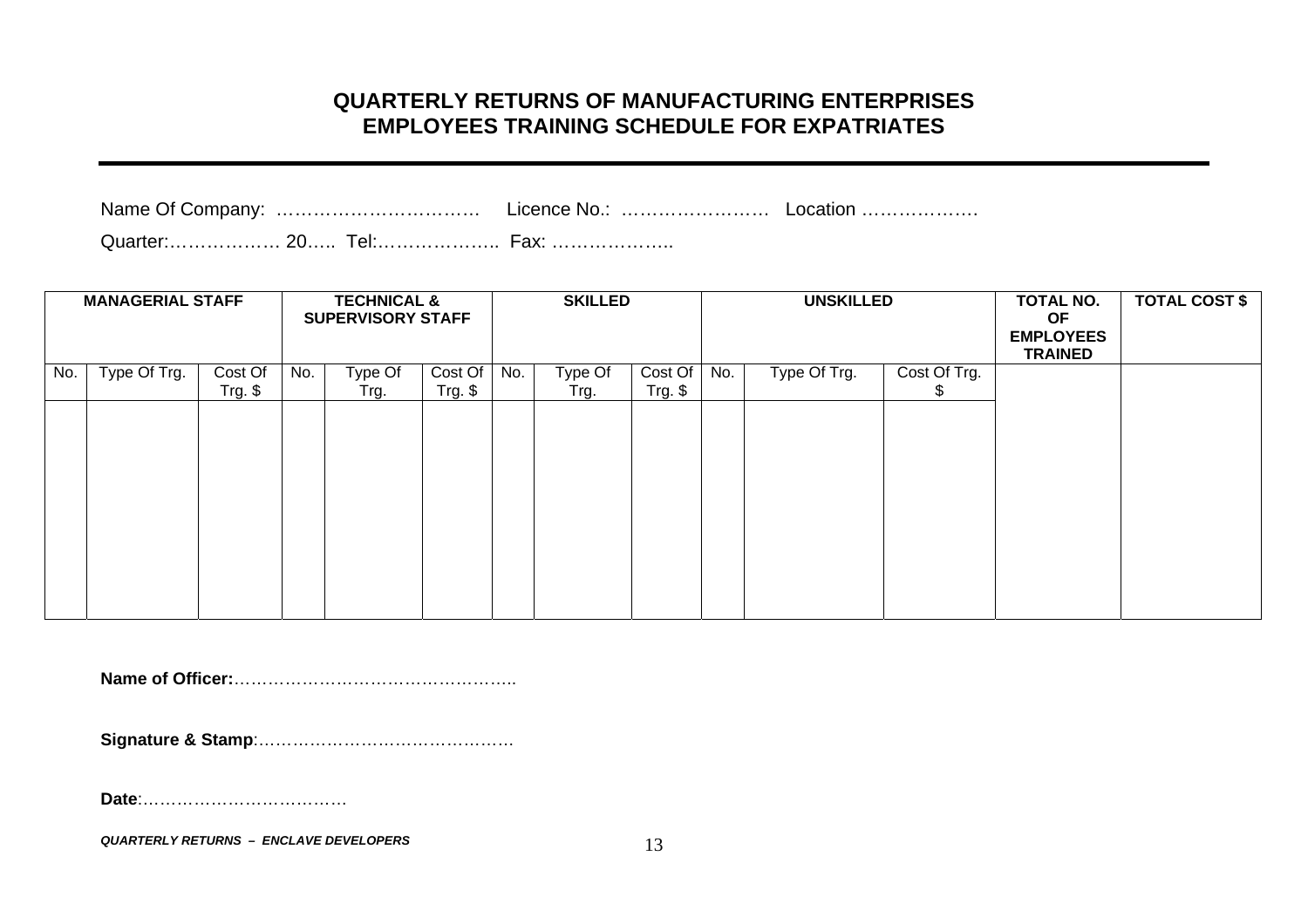### **QUARTERLY RETURNS OF MANUFACTURING ENTERPRISES WITHHOLDING TAX**

| <b>NAME OF SERVICE COMPANY</b> | <b>DESCRIPTION OF</b> | <b>GROSS VALUE OF</b> | <b>WITHHOLDING TAX</b> | <b>PERCENTAGE</b> |
|--------------------------------|-----------------------|-----------------------|------------------------|-------------------|
|                                | <b>SERVICE/GOODS</b>  | <b>PAYMENT</b>        |                        |                   |
|                                | <b>PROVIDED</b>       |                       |                        |                   |
|                                |                       |                       |                        |                   |
|                                |                       |                       |                        |                   |
|                                |                       |                       |                        |                   |
|                                |                       |                       |                        |                   |
|                                |                       |                       |                        |                   |

**Name of Officer:**…………………………………………..

**Signature & Stamp**:………………………………………

**Date**:………………………………